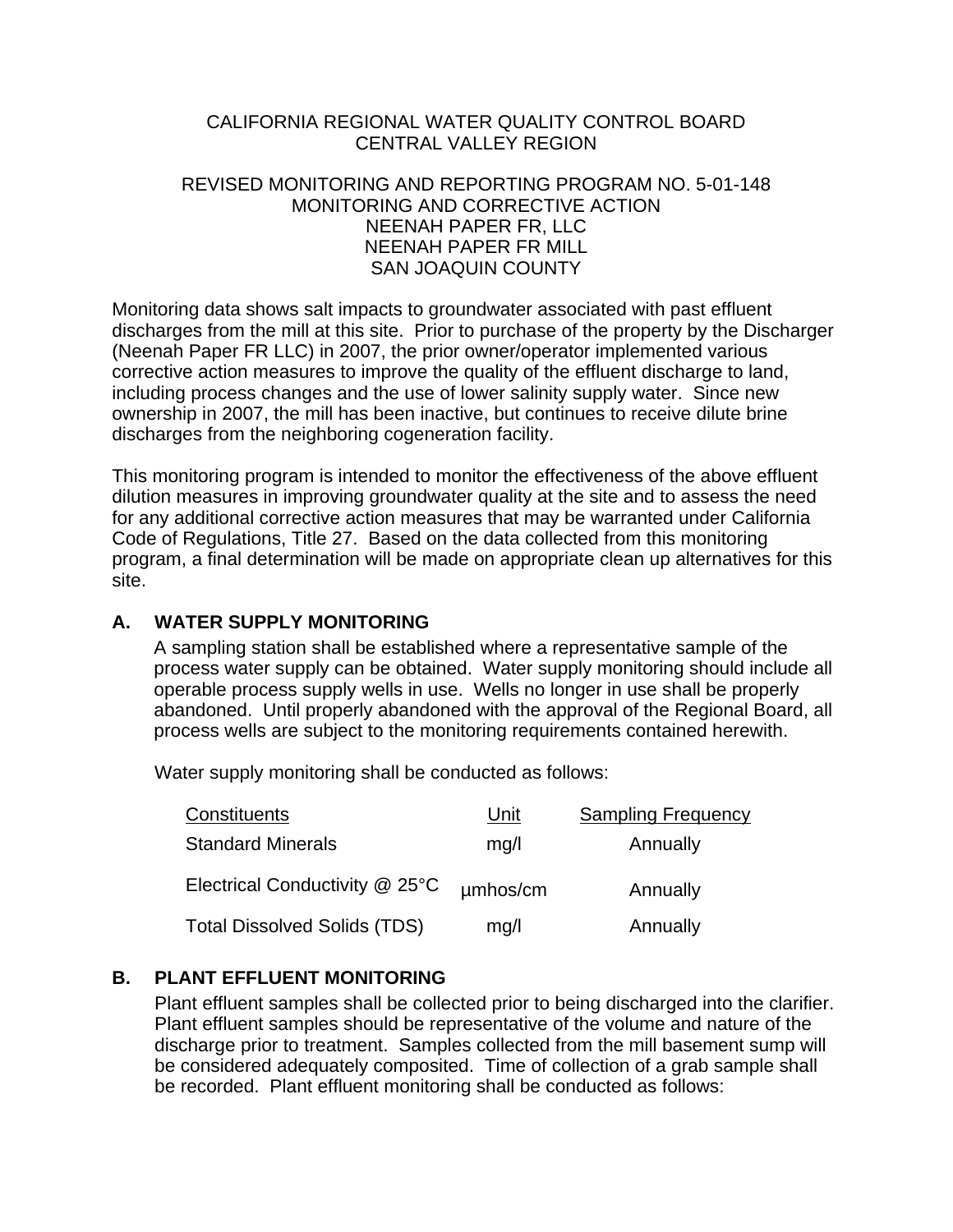| Constituents                    | Units    | Type of<br>Sample | Sampling<br><b>Frequency</b> |
|---------------------------------|----------|-------------------|------------------------------|
| <b>Flow</b>                     | mgd      | Continuous        | Daily                        |
| <b>TDS</b>                      | mg/L     | Composite         | Weekly                       |
| <b>Specific Conductivity</b>    | umhos/cm | Composite         | Weekly                       |
| pH                              | ---      | Composite         | Weekly                       |
| Nitrates as N                   | mg/L     | Grab              | Monthly                      |
| <b>Fixed Residue (Volatile)</b> | mg/L     | Grab              | Monthly                      |
| Sulfate                         | mg/L     | Grab              | Monthly                      |
| <b>Standard Minerals</b>        | mg/L     | Grab              | Annually                     |
| $20^{\circ}$ C BOD <sub>5</sub> | mg/L     | Grab              | Annually                     |
| <b>Suspended Matter</b>         | mg/L     | Grab              | Annually                     |
| Settleable Matter               | mg/L     | Grab              | Annually                     |

## **C. SLUDGE MONITORING**

A composite sample of sludge shall be collected annually in accordance with EPA's *POTW Sludge Sampling and Analysis Guidance* document, August 1989, and tested for the following metals and organics.

Metals: Cadmium, Chromium, Copper, Lead, Nickel, and Zinc.

Organics: Acetone, 2-Butanone

Sampling records shall be retained for a minimum of five years. A log shall be kept of sludge quantities, handling and disposal activities. The frequency of entries is discretionary; however, the log should be complete enough to serve as a basis for part of the annual report.

## **D. POND MONITORING**

Aeration Stabilization Basin No. 2 samples shall be collected downstream from the last connection through which waste can be admitted into the basin. Grab samples shall be collected in a convenient location at least 200 feet from the influent structure. Samples must be representative of the volume and nature of the discharge from Aeration Stabilization Basin No. 1. Time of grab sample collection shall be recorded.

If a discharge occurs in one of the four overflow ponds, then the time discharge began to the overflow pond(s) must be noted. The following shall constitute the pond monitoring program: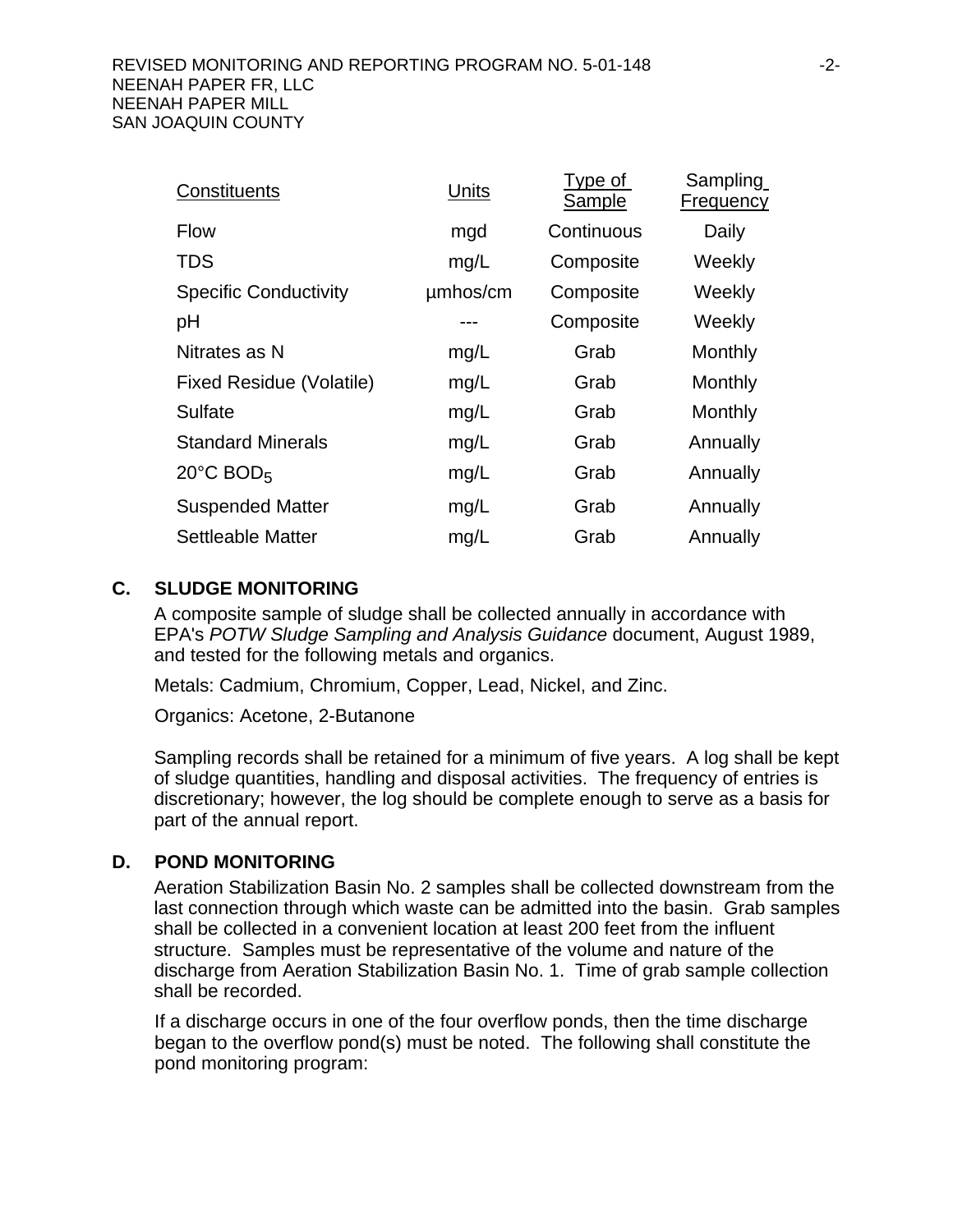| Constituent                     | <b>Units</b> | Sample Type | <b>Sampling Frequency</b> |
|---------------------------------|--------------|-------------|---------------------------|
| рH                              | pH Units     | Grab        | Weekly                    |
| <b>Specific</b><br>Conductivity | umhos/cm     | Grab        | Weekly                    |
| <b>TDS</b>                      | mg/l         | Grab        | Weekly                    |
| Freeboard                       | feet         |             | Monthly                   |
| Standard<br><b>Minerals</b>     | mg/l         | Grab        | Annually                  |

The exposed portion of the basin shall be inspected monthly. Monthly inspection reports shall be included in each semiannual monitoring report and shall include a description of the condition of the wastewater management facilities and any changes in appearance from the previous month.

## **E. GROUNDWATER MONITORING**

1. Groundwater Elevation

The water level in each monitoring well shall be measured **quarterly** consistent with Title 27, Section 20415(e)(15). Data from water level measurements shall be used to construct groundwater contour maps showing the direction of groundwater flow in the uppermost aquifer beneath the site. The elevation contour maps shall be constructed using feet above mean sea level. The groundwater gradient shall also be computed.

2. Corrective Action Monitoring

The following shall constitute the groundwater corrective action monitoring program:

a. Semiannual Sampling

Monitoring Points: Wells OBs-1 through -28, TH-1, TH-2, TH-4 through TH-11, M-19-C, and PW-4.

Constituents: TDS, chloride, sulfate, nitrate, and sodium.

b. Annual Sampling

Monitoring Points: Wells OBs-1 through -28, TH-1, TH-2, TH-4 through TH-11, M-10-C, M-11-C, and PW-4, PW-5, PW-6, PW-7, and PW-8.

Constituents: TDS, electrical conductivity, pH, chloride, sulfate, nitrate, sodium, calcium, magnesium, potassium, bicarbonate, and carbonate.

All wells shall be field monitored for pH, Electrical Conductivity, and turbidity during the above sampling events. For wells for which annual and semiannual monitoring are specified for the same constituent, annual monitoring may be conducted as one of the semiannual events. Laboratory concentrations for inorganic parameters shall be reported in milligrams per liter.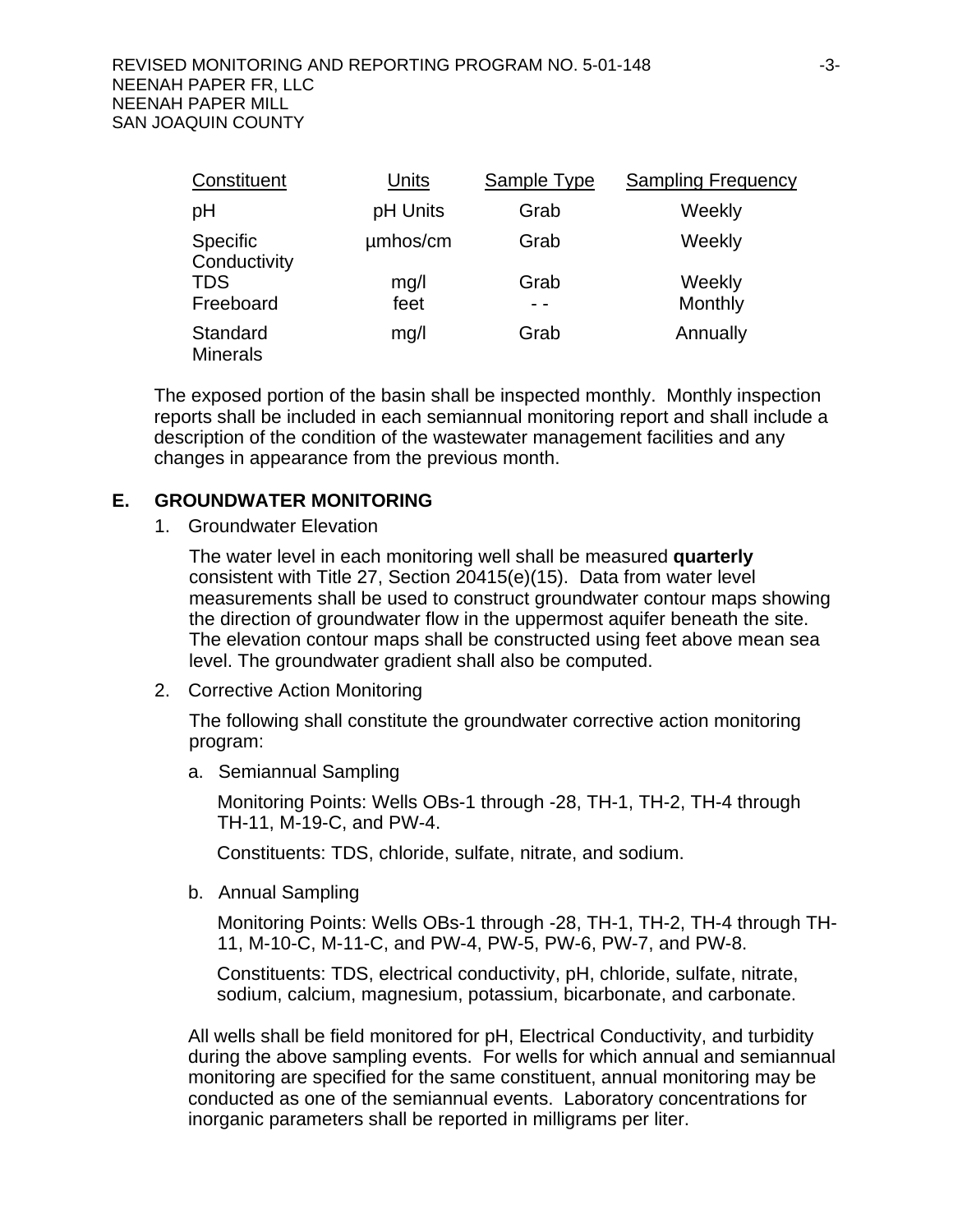3. Future Wells

The Discharger may propose modifications in the monitoring system for approval. Such modifications may include removal of monitoring wells from the system and replacement with existing wells or new wells. Prior to construction, plans and specifications for additional groundwater monitoring wells shall be submitted to Board staff for review and approval. Monitoring wells proposed for permanent deletion from the system shall be properly destroyed in accordance with the requirements of the San Joaquin County Public Health Services and the State of California Department of Water Resources.

## **F. REPORTING**

The Discharger shall report monitoring data and information as required under this Order.

#### 1. **Semiannual Reports**

Monitoring reports shall be submitted **semiannually**. Each semiannual report shall include the following information:

- a. A compliance evaluation summary for the monitoring period as specified in the SPRR (Requirement 2, Reports to be Filed with the Board, REPORTING REQUIREMENTS).
- b. A tabular description of the wells (e.g., well name, top casing elevation, well depth, screened interval, aquifer or zone).
- c. The results of groundwater elevation monitoring, including a summary table showing the groundwater elevation measured in each well and other information required in Section E.1 above and the SPRR.
- d. Tabular summaries of corrective action monitoring data for the monitoring period showing sampling date, well, constituents, concentrations, units, and concentration limits. The table shall clearly show whether new monitoring data exceedances occurred during the monitoring period (i.e. highlight exceedances).
- e. A narrative discussion of the results of correction action monitoring for the monitoring period.
- f. Field and laboratory tests sheets.
- g. An electronic copy of the semiannual report in PDF format on compact disk (CD).

The results of any monitoring done more frequently than required at the locations specified in this Order shall be reported to the Board.

## 2. **Annual Monitoring Summary Report**

An Annual Monitoring Summary Report summarizing monitoring results for the prior year shall also be prepared and submitted in accordance with this Order, including the MRP and SPRR (Requirement 4*, Reports to be Filed with the*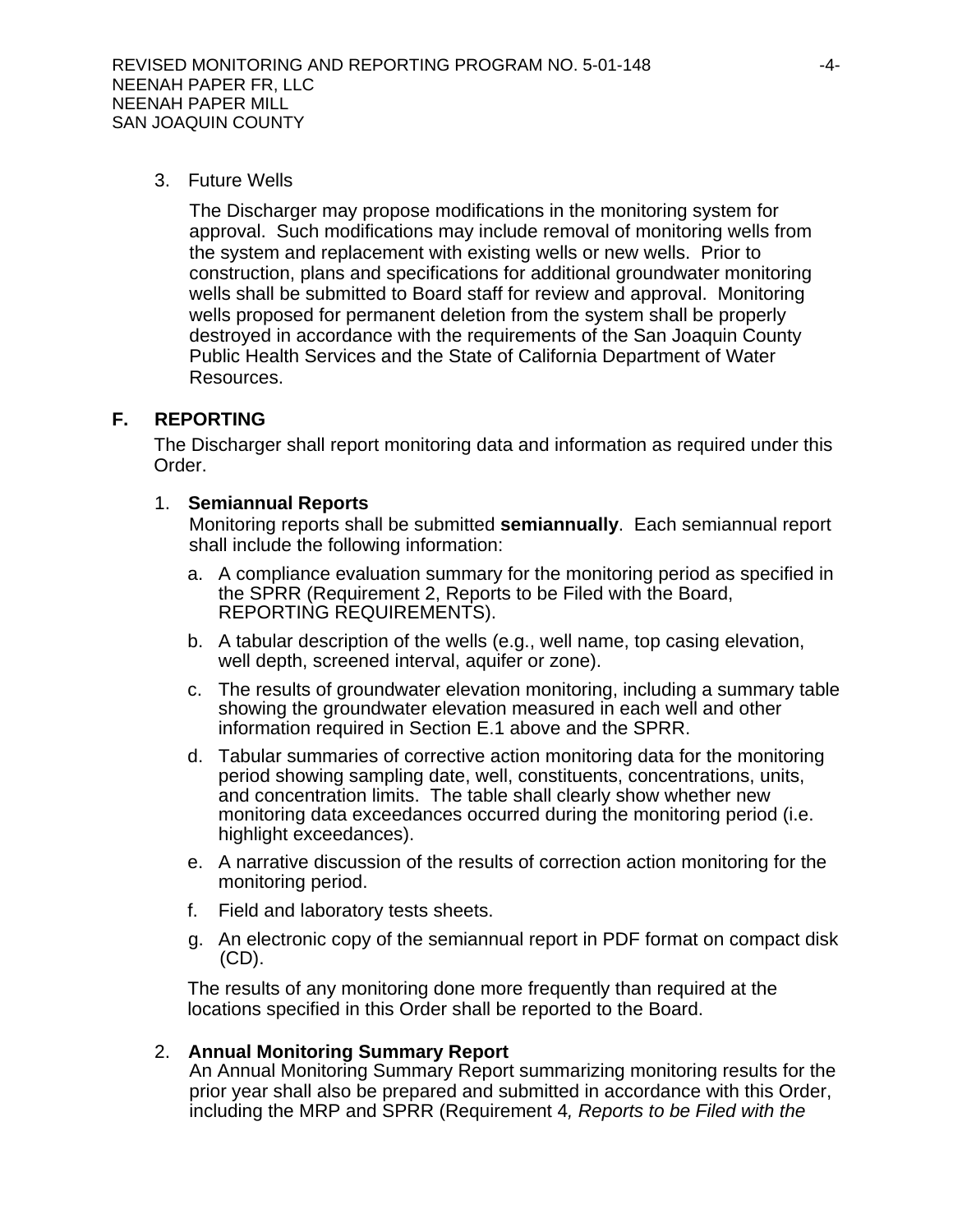*Board, REPORTING REQUIREMENTS*). The report may be included in the Second Semiannual Report for each year, but shall include the following:

- a. Tabular and graphical summaries of the results of the prior year, including, but not necessarily limited to:
	- i. Time series plots for each constituent for which there are three or more data points (including non-detect values) in each well.
	- ii. Contaminant contour maps of TDS and specific conductance for each semester during year.
	- iii. Trend evaluation for each constituent for which there are four or more data points above the PQL, using appropriate statistical and/or graphical methods (e.g., best fit, Mann-Kendall, Sen's Slope).
- b. An evaluation of the water chemistry in representative wells by an appropriate graphical method (e.g., Piper diagram, Trilinear plot, Stiff diagram).
- c. A copy of the Sampling and Analysis Plan per the SPRR (Requirement 1, Provisions for Monitoring).
- d. Description of corrective action methods and summary of progress toward achieving concentration limits (i.e., cleanup goals) and compliance with the water quality protection standard.
- e. A discussion of overall compliance with the WDRs, including, but not necessarily limited to, an evaluation of the effectiveness of corrective action and need for additional measures and/or monitoring wells.
- f. Electronic copies of the following on CD:
	- i. The Annual Report in PDF format.
	- ii. Historical groundwater corrective action monitoring data for the site in a tabular format necessary for statistical analysis (e.g., Excel).

At least the previous 10 years of data shall be provided, or for as long as monitoring has been conducted at a given well if less than 10 years. Each table shall be organized such as specified in F.1.d to clearly show historical concentrations at each well.

iii. Historical groundwater elevation monitoring data for the site in either of the formats specified in i or ii above. (If in PDF format, the data shall be included as part of the monitoring report submitted under C.1.a.i above).

Reports that do not comply with the above-required format will be **REJECTED** and the Discharger shall be deemed to be in noncompliance with the waste discharge requirements.

#### 3. **Reporting Schedule**

The semiannual and annual reports shall be submitted to the Board in accordance with the following schedule for the calendar period in which samples were taken or observations made: